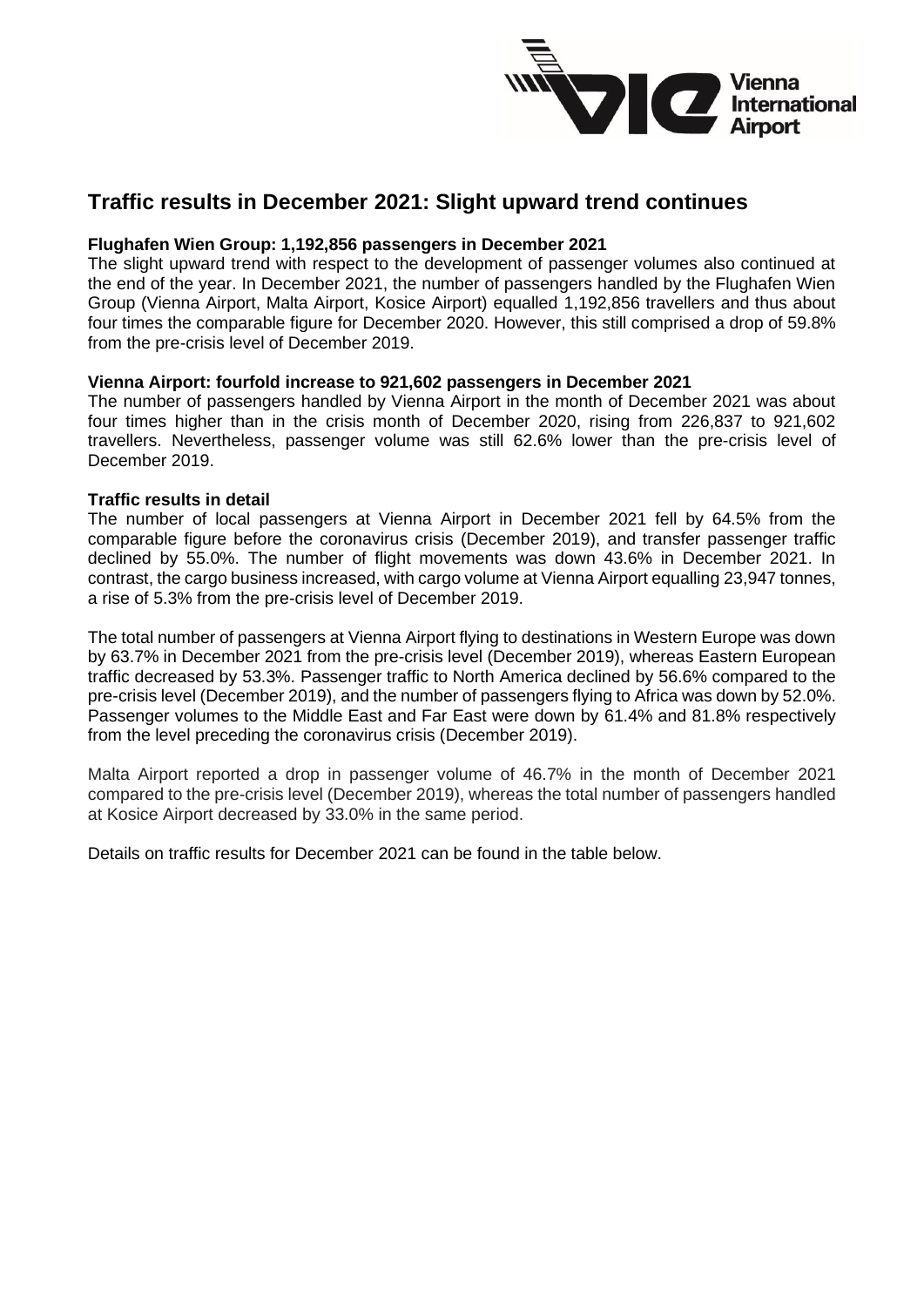

# **Traffic Development 2021**

# **Vienna Airport (VIE)**

|                                | 12/2021 | 12/2020 | 12/2019   | 01-12/2021 | Diff.%<br>to 2020 | Diff. %<br>to 2019 |
|--------------------------------|---------|---------|-----------|------------|-------------------|--------------------|
| Passengers arr+dep+transit     | 921,602 | 226,837 | 2,466,838 | 10.405.523 | $+33.2$           | $-67.1$            |
| Local passengers arr+dep       | 711,582 | 172,664 | 2,003,019 | 7.849.778  | $+24.6$           | $-67.7$            |
| Transfer passengers<br>arr+dep | 205,792 | 51,464  | 457,040   | 2.515.584  | $+67.9$           | $-65.0$            |
| Flight movements arr+dep       | 11,649  | 4.077   | 20,666    | 111.567    | $+16.4$           | $-58.2$            |
| Cargo arr+dep (in tonnes)      | 23,947  | 19,667  | 22,733    | 261.299    | $+19.9$           | $-7.9$             |
| MTOW (in tonnes)               | 501,648 | 181,942 | 851,067   | 4.733.320  | $+18.7$           | $-56.5$            |

## **Malta Airport (MLA, fully consolidated)**

|                                | 12/2021 | 12/2020 | 12/2019 | 01-12/2021 | Diff.%<br>to 2020 | Diff. $%$<br>to 2019 |
|--------------------------------|---------|---------|---------|------------|-------------------|----------------------|
| Passengers arr+dep+transit     | 254,535 | 46.475  | 477,309 | 2,540,335  | $+45.3$           | $-65.2$              |
| Local passengers arr+dep       | 253,871 | 46,061  | 472,187 | 2,536,018  | $+46.0$           | $-65.1$              |
| Transfer passengers<br>arr+dep | 664     | 378     | 5,064   | 4,226      | $-61.1$           | $-91.2$              |
| Flight movements arr+dep       | 2,727   | 767     | 3,708   | 24,516     | $+29.2$           | $-52.8$              |
| Cargo arr+dep (in tonnes)      | 1,261   | 1,299   | 1,572   | 14,867     | $-5.8$            | $-9.5$               |
| MTOW (in tonnes)               | 104,745 | 28,450  | 142,155 | 923,341    | $+29.9$           | $-53.3$              |

## **Kosice Airport (KSC, consolidated at equity)**

|                                | 12/2021 | 12/2020 | 12/2019        | 01-12/2021 | $Diff. \%$<br>to 2020 | Diff. $%$<br>to 2019 |
|--------------------------------|---------|---------|----------------|------------|-----------------------|----------------------|
| Passengers arr+dep+transit     | 16,719  | 4,634   | 24,941         | 166,515    | $+72.7$               | $-70.0$              |
| Local passengers arr+dep       | 16,719  | 4,634   | 24,941         | 166,515    | $+72.9$               | $-70.0$              |
| Transfer passengers<br>arr+dep |         | 0       | 0              | 0          | n.a.                  | n.a.                 |
| Flight movements arr+dep       | 200     | 68      | 346            | 1,520      | $+2.2$                | $-74.8$              |
| Cargo arr+dep (in tonnes)      |         | 0       | $\overline{2}$ | 0          | $-100.0$              | $-100.0$             |
| MTOW (in tonnes)               | 7,049   | 1.807   | 7,010          | 52,975     | $+63.7$               | $-65.2$              |

## **Vienna Airport and strategic investments (VIE, MLA, KSC)**

|                                | 12/2021   | 12/2020 | 12/2019   | 01-12/2021 | Diff.%<br>to 2020 | Diff. $%$<br>to 2019 |
|--------------------------------|-----------|---------|-----------|------------|-------------------|----------------------|
| Passengers arr+dep+transit     | 1,192,856 | 277,946 | 2,969,088 | 13,112,373 | $+35.8$           | $-66.8$              |
| Local passengers arr+dep       | 982,172   | 223,359 | 2,500,147 | 10,552,311 | $+29.8$           | $-67.2$              |
| Transfer passengers<br>arr+dep | 206,456   | 51,842  | 462,104   | 2,519,810  | $+67.0$           | $-65.2$              |
| Flight movements arr+dep       | 14,576    | 4.912   | 24,720    | 137,603    | $+18.3$           | $-57.6$              |
| Cargo arr+dep (in tonnes)      | 25,208    | 20,967  | 24,307    | 276,166    | $+18.2$           | $-8.0$               |
| MTOW (in tonnes)               | 613,442   | 212,199 | 1,000,232 | 5,709,636  | $+20.7$           | $-56.1$              |

*Note: Total number of passengers includes local, transfer and transit passengers, Traffic data adjusted.*